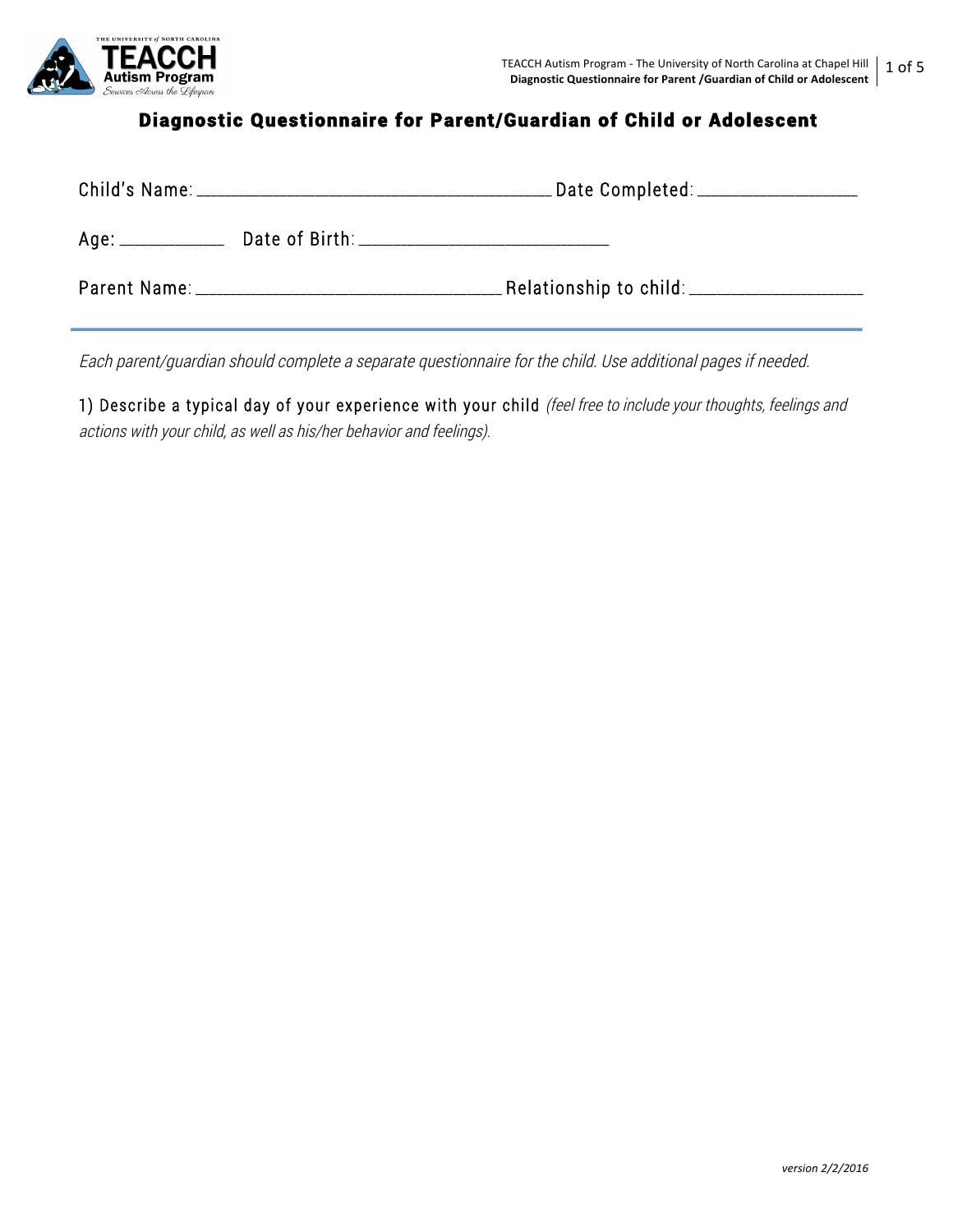2) What are your main concerns at present for your child?

3) What is most satisfying and gratifying to you about your child?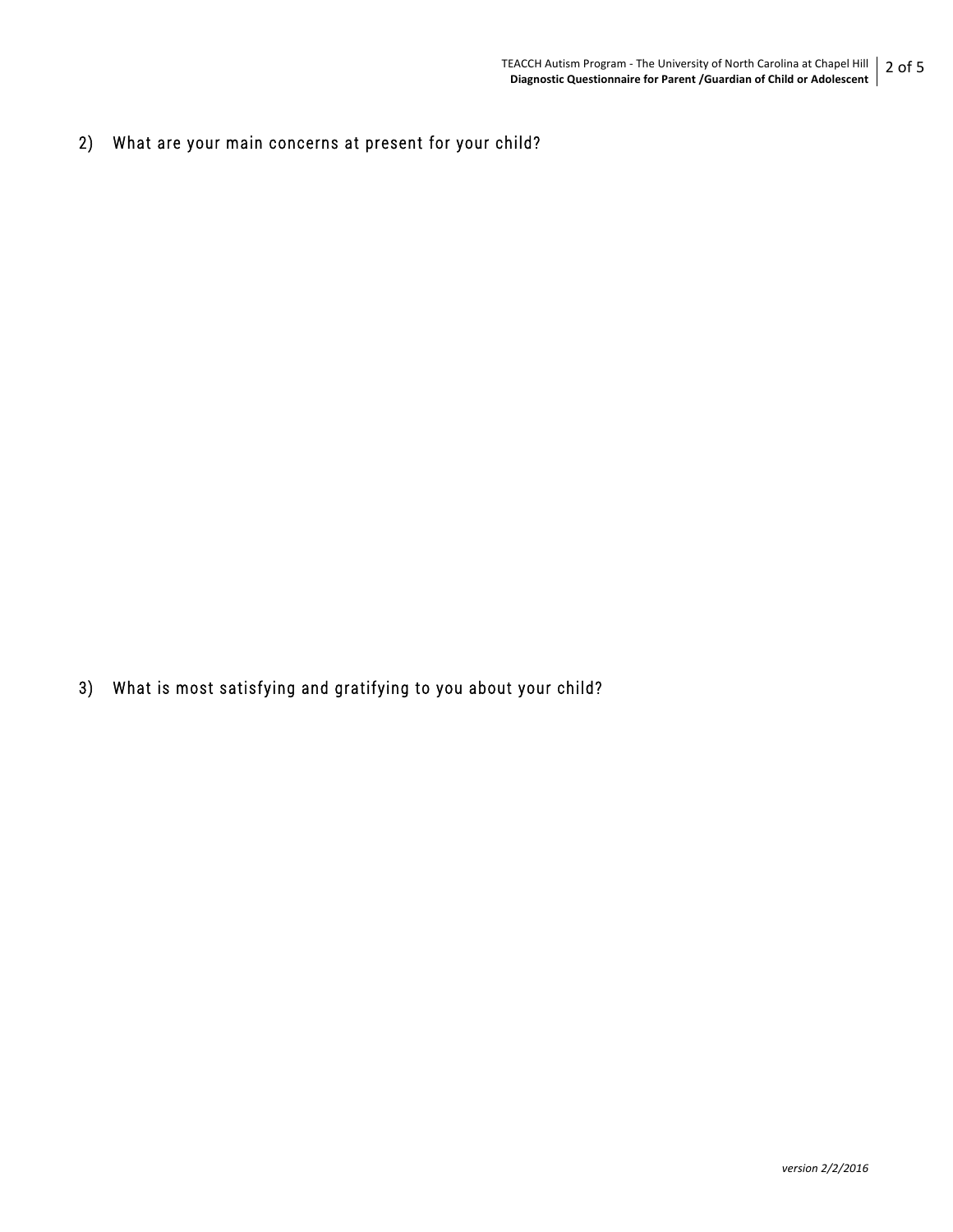4) What effect has your child had on other aspects of your life (marriage, family relations, social relations, work situations, and so forth)?

5) What do you expect from your participation in the TEACCH Autism Program?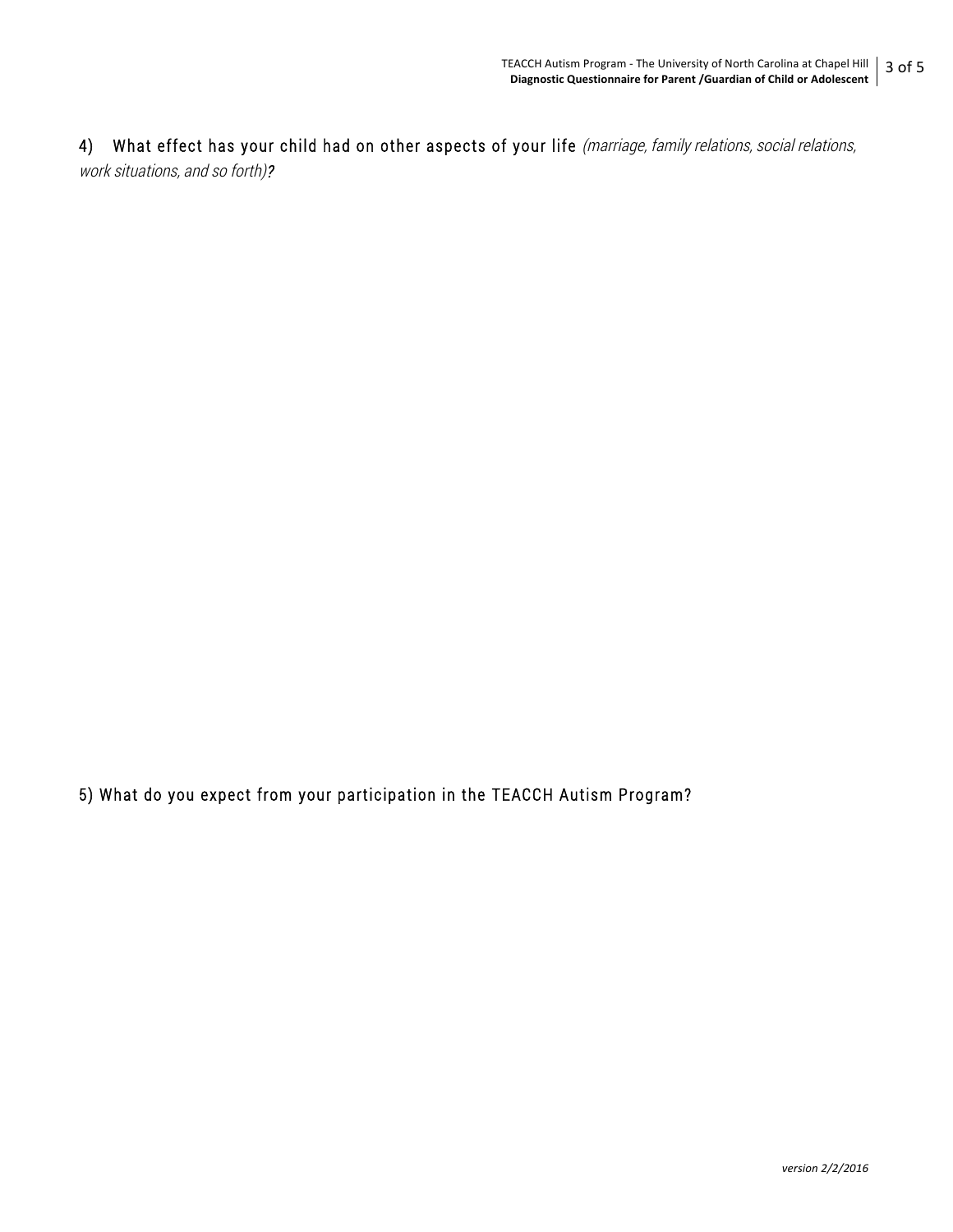## PARENT ESTIMATE

As a part of our initial diagnostic evaluation, we ask you to make some estimates about your son/daughter's current functioning. Please use your best understanding of your son/daughter's skill levels and difficulties in order to make these estimates of his/her current functioning.

Please write your estimate of the age level at which you believe your son/daughter is currently functioning in the following.

| Ability to Communicate - Refers to sound imitation, babbling, following directions,    | $Age:$ __________ |
|----------------------------------------------------------------------------------------|-------------------|
| talking or understanding what is said, having a conversation, etc.                     |                   |
|                                                                                        |                   |
| Fine & Gross Motor Development - Refers to use of large muscles, moving about,         | Age: _________    |
| coordination and balance (walking, throwing, catching a ball), as well as the use of   |                   |
| small muscles (manipulating small objects, handwriting).                               |                   |
| <b>Social Development</b> - Refers to enjoying being talked to and held, getting along |                   |
| with others, playing cooperatively and participating in a group activity.              | $Age:$ __________ |
| <b>Daily Living Skills</b> - Refers to such things as eating and drinking, dressing,   | $Age:$ __________ |
| zipping/buttoning, brushing hair, toileting, drying hands, etc.                        |                   |
| <b>Cognitive Development</b> - Refers to problem solving ability, ability to learn     | $Age:$ __________ |
| new skills, general knowledge.                                                         |                   |
| <b>Overall Ability</b> - Refers to all skills.                                         |                   |
|                                                                                        | Age: _________    |